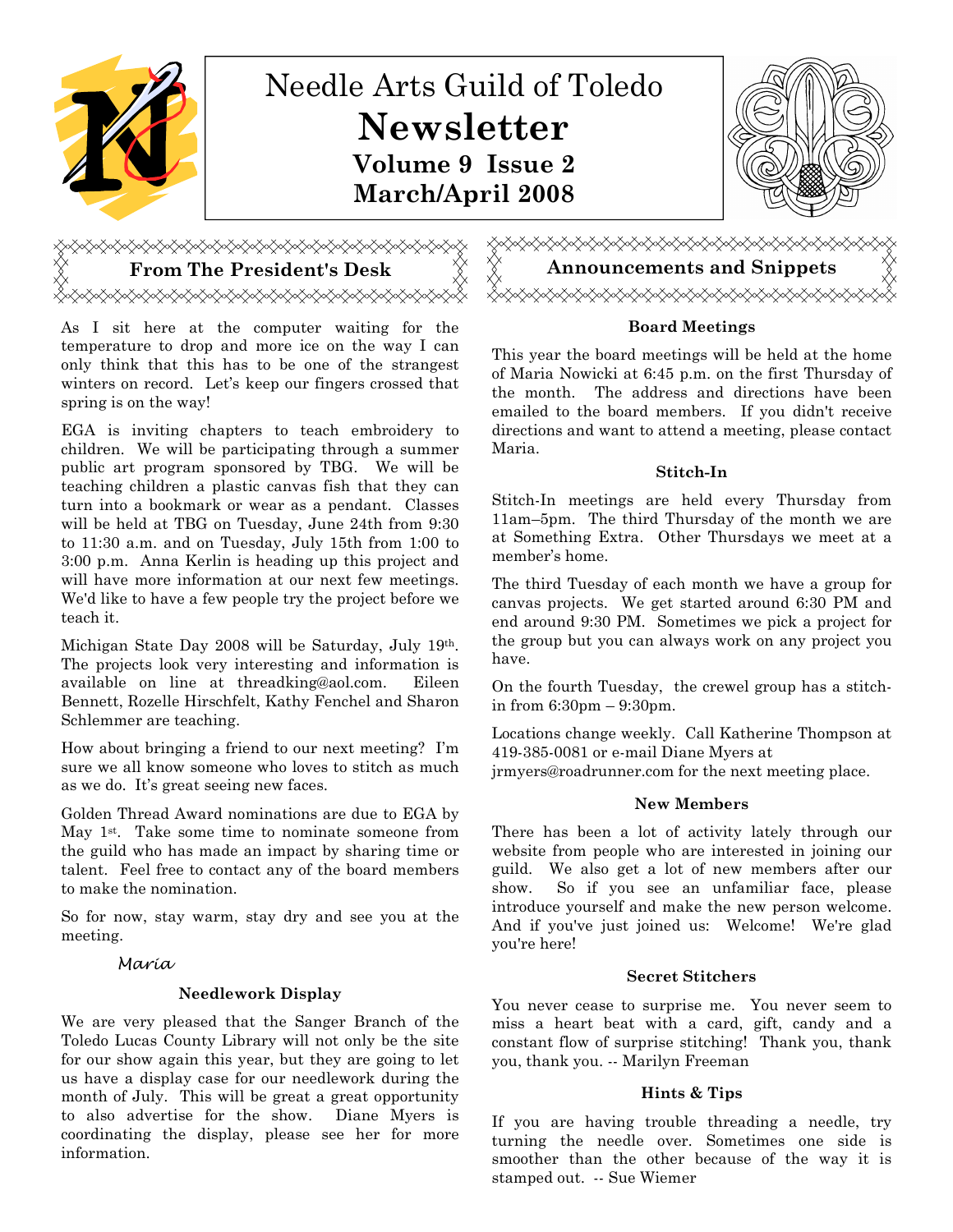# Program Schedule <del></del> "Hearts" EGA National Outreach Program 2006

The EGA Heart booklet has arrived! The challenge is to make this design into your own piece or pieces. You can experiment with colors, fibers and even a different design if you do not want to do any more hearts. Our goal is to have a display of these pieces, either finished or unfinished, at the Annual Show.

Stitch of the Month Club: Each month in 2008, there will be a mini-lesson on a different stitch. The goal of this program is to (re)introduce a basic stitch, demonstrate variations on the stitch, and in some cases, the progression of the stitch. The monthly schedule appears below. Hopefully at the end of the year, you can assemble your examples into a book. Caren Scarbrough is willing to give a demonstration on making a "Cloth Book".

This series of mini-lessons will be a perfect opportunity to use up some of your stash, so please bring some appropriate fabric and threads to each meeting. If you would like to share your stash with your stitching neighbor, please do so! If you would like to volunteer to teach a stitch, or if you would like to learn more about a particular stitch, please see Irene Leonard.

March 12: Stitch of the Month - Fly Stitch and several variations; Project - EGA Heart #1, special focus on the Bargello pattern, needle blending and laying tools; Village Green - a work in progress for those of us who need help; Get It Finished entries

April 9: Stitch of the Month - Rhodes Stitch and variations; Project - EGA Heart #3, special focus on Pulled Thread; Village Green - continuing work in progress for those who need help

May 14: Stitch of the Month - to be determined;

June11: Annual Pot Luck Party, Get It Finished entries, and Secret Stitchers revealed

July 9: Stitch of the Month - to be determined;

August 13: Stitch of the Month - to be determined;

September 10: Stitch of the Month - to be determined;

October 8: Stitch of the Month - to be determined;

November 12: Stitch of the Month - to be determined;

December 10: Annual Christmas Party and Ornament Exchange. Also Get It Finished entries, Cookie Exchange, prizes for Get It Finished and volunteer drawings, New Officer Installation.

#### Refreshments

Each month, various members have signed up to bring refreshments for the group. Volunteers for March are Peverley Hormann and Ann Rorarius, for April they are Irene Leonard and Julia Stange. Please consider volunteering for future months, a sign up sheet is available at the meetings.



| Dates                    | <b>Event Information</b>                                                                                |
|--------------------------|---------------------------------------------------------------------------------------------------------|
| 03/06/08                 | <b>NAGT</b> Board Meeting                                                                               |
| 03/12/08                 | <b>NAGT</b> Monthly Meeting (Get It Finished)<br>Entries)                                               |
| 04/03/08                 | <b>NAGT</b> Board Meeting                                                                               |
| 04/09/08                 | <b>NAGT</b> Monthly Meeting                                                                             |
| $04/20/08 -$<br>04/24/08 | Threads of Friendship, GLR seminar,<br>hosted by the Madison Area Chapter,<br>Madison WI                |
| 05/01/08                 | <b>NAGT</b> Board Meeting                                                                               |
| 05/14/08                 | <b>NAGT</b> Monthly Meeting                                                                             |
| 06/05/08                 | <b>NAGT</b> Board Meeting                                                                               |
| 06/11/08                 | <b>NAGT</b> Monthly Meeting (Annual Potluck,<br>Get It Finished Entries)                                |
| $06/28/08 -$<br>06/29/08 | Crosby Festival of the Arts, sponsored by<br><b>TBG</b>                                                 |
| 07/03/08                 | <b>NAGT</b> Board Meeting                                                                               |
| 07/09/08                 | <b>NAGT</b> Monthly Meeting                                                                             |
| 08/07/08                 | <b>NAGT</b> Board Meeting                                                                               |
| 08/13/08                 | <b>NAGT</b> Monthly Meeting                                                                             |
| $08/31/08 -$<br>09/05/08 | <i>National Seminar</i> , hosted by <b>EGA</b> ,<br>Louisville, KY                                      |
| 09/04/08                 | <b>NAGT</b> Board Meeting                                                                               |
| 09/10/08                 | <b>NAGT</b> Monthly Meeting (Get It Finished<br>Entries)                                                |
| 10/02/08                 | <b>NAGT</b> Board Meeting                                                                               |
| 10/08/08                 | <b>NAGT</b> Monthly Meeting                                                                             |
| 11/06/08                 | <b>NAGT</b> Board Meeting                                                                               |
| 11/12/08                 | <b>NAGT</b> Monthly Meeting                                                                             |
| 12/04/08                 | <b>NAGT</b> Board Meeting                                                                               |
| 12/10/08                 | <b>NAGT</b> Monthly Meeting (Annual<br>Christmas Party & Ornament Exchange;<br>Get It Finished Entries) |

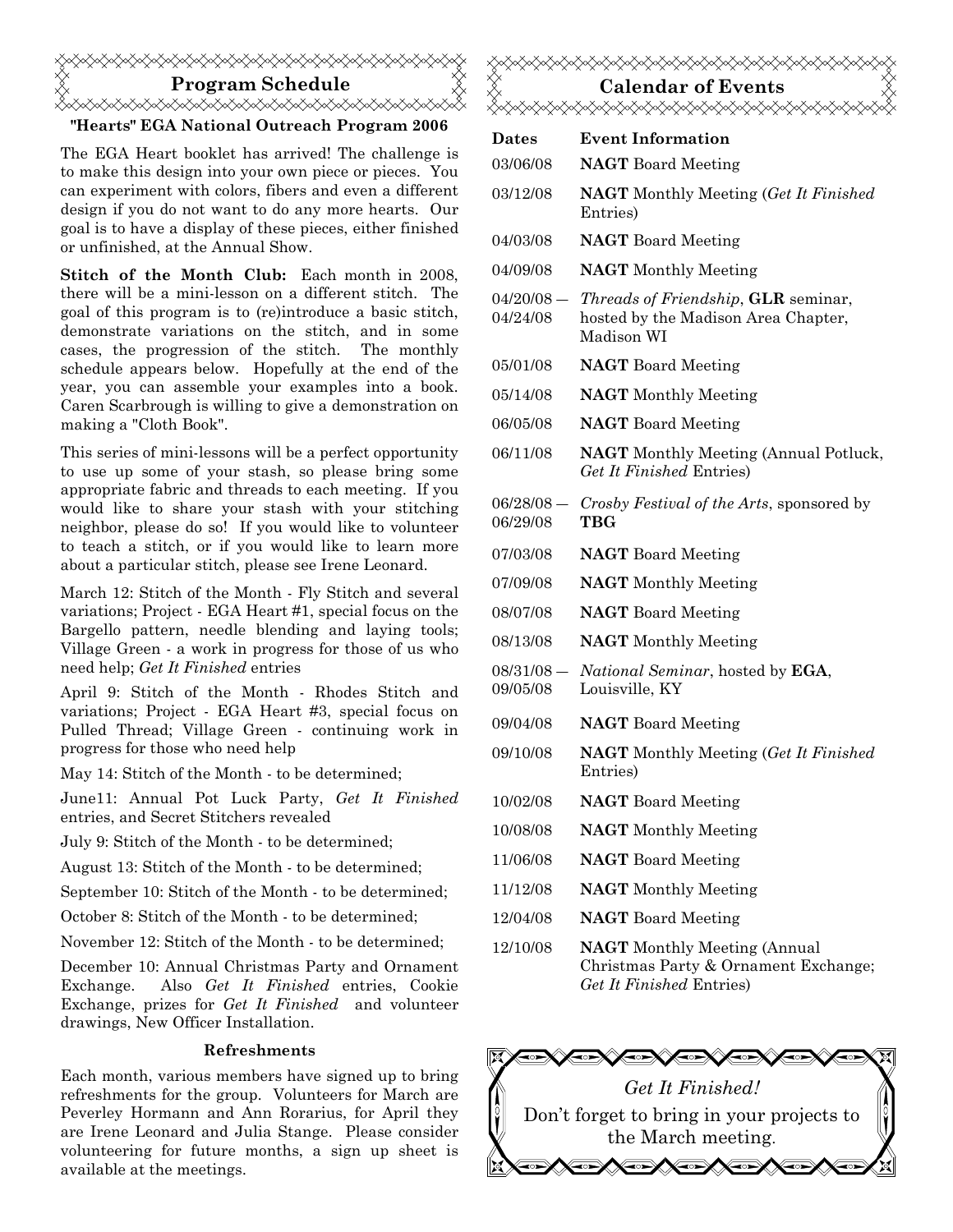

#### Group Correspondence Course

This is a new GCC being offered called *Moonlight* Sonata by Cindy Valentine. We currently have a total of 10 people signed up for this project (including me as the course coordinator) and there are spots for 11 more if you are also interested. Your last chance to sign up for this project will be at the March meeting. The course fee will be split among all of the participates, so as of this writing, the amount for each person is \$15 for the course plus \$40 for the book. If no one else signs up and we can collect the money at the March meeting, then I will send the forms in and we will have the first project meeting in May. We will also have a quick, informal meeting in April just to discuss how often you'd like to meet and if you'd rather meet after our regular NAGT meetings or have project meetings at someone's house.

#### Su Pellitieri

#### Here are the project details from EGA:

An intermediate course in Hardanger embroidery, this piece focuses on some of the ways traditional Hardanger embroidery stitches can be embellished using other pulled stitches, surface stitches, specialty threads, and beads. There is a chart to help the student select an alternate colorway if desired. Several filling stitches will be learned while stitching this sampler, including small webbed spokes, adjoining wrapped bars, curled V, struvor, and large, wheeled spokes. In addition, there are double cables, a four-sided stitch, faggot stitch, Algerian eyelets and other eyelet stitches. These stitches are combined with traditional Hardanger motifs, satin stitches, and klosters to make a piece suitable for framing. Because some of these stitches require compensation or complex pathways, information is given to help the student plot a path for irregular areas of needleweaving or wrapping. Information is provided about how to repair common cutting errors.

Project: Framed piece

Size: Stitched area is  $7.43$ " x 15.29" on 28-ct linen Fabric: 28-ct linen Threads: A variety of cottons, silks, and metallics Colors: Periwinkle blues and white; chart included to aid in selecting alternate colorways Skill level: Intermediate Prerequisites: Ability to read a chart and some Hardanger experience Time: Six months Fee: \$150 per group Text: \$40.00 per student; more than 70 pages, extensive color graphics including photos showing each step for completing complex stitches and pathways

Supplies: (Approximate) \$50.00

There is also a more detailed picture on pg. 49 of the December 2007 Needlearts magazine.



Moonlight Sonata (picture downloaded from EGA website)

#### Through The Needle's Eye

Enter your needlework in EGA's 19th National Exhibit, Through the Needle's Eye! Entries must be postmarked by March 23, and received by April 1, 2008. Entries will be juried by three judges. Entries must be submitted by digital image on CD-ROM, saved in JPEG format at full quality.

Through the Needle's Eye opens August 25 in Louisville, and will travel across the country for two years. For more details visit www.egausa.org, or contact Peg Dunayer, registrar at pdquilt92@aol.com.

Sincerely! Anita Streeter Executive Director The Embroiderers' Guild of America

A copy of the registration form will be available at our March meeting.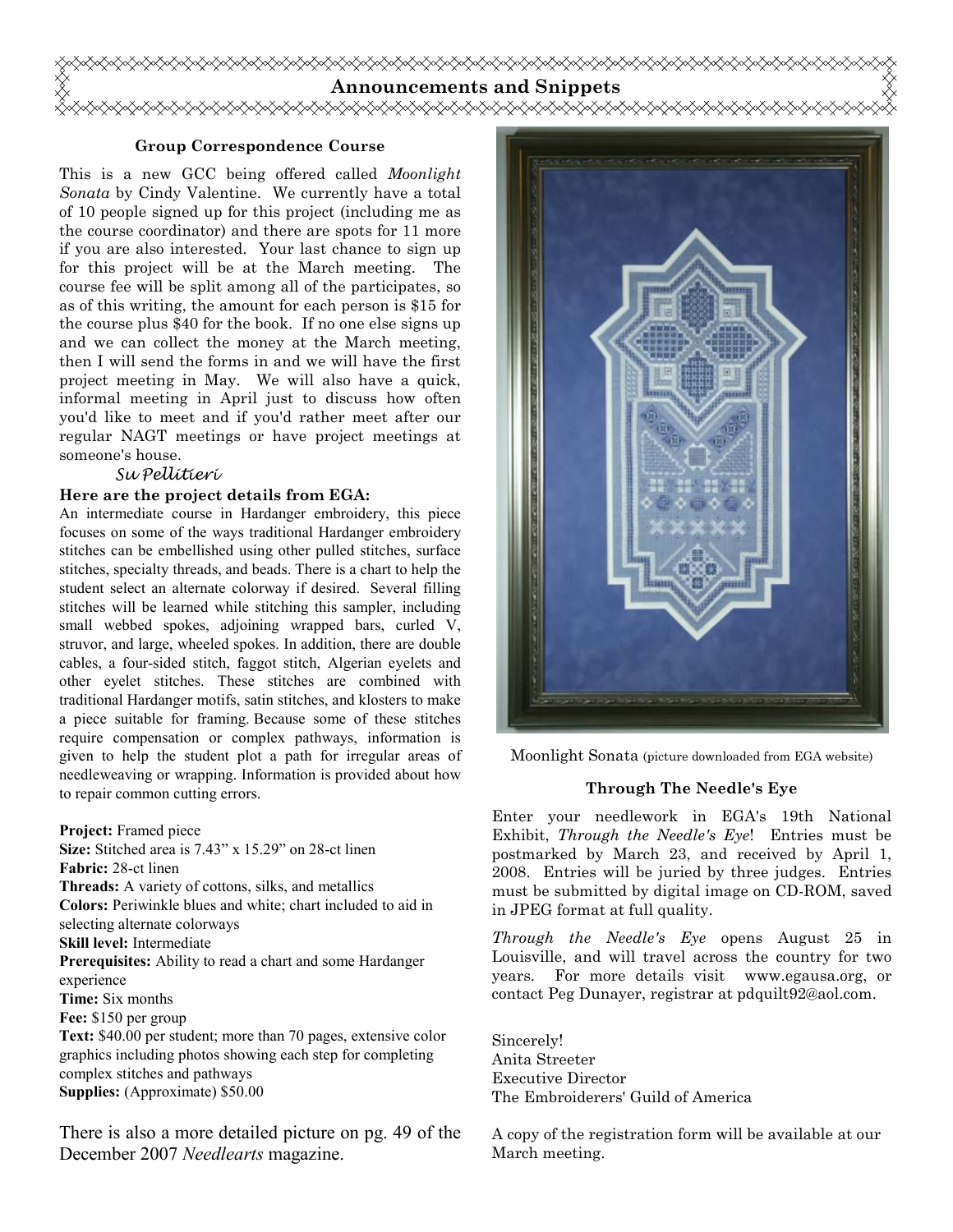

#### Membership Renewal

I have just received the first quarter renewal list from EGA headquarters. The renewal rate reflects the increase in the national dues: \$43.00. Of that \$43.00, \$32.00 goes to EGA, \$1.00 to Great Lakes Region and the remaining \$10.00 stays with us. You can pay me at the meeting or send a check to:

Diane Myers 22045 W. River Road Grand Rapids, Ohio 43522

Renewing members are: Chris Christiansen, Ann Rorarius, Vada Scribner, Katherine Thompson, Jo Wagoner, Darlene Waugh, Carol Ann Woidke, and Helen Zeller.

Please note that Su's database lists renewing members as Kim Carles-Hammer, Chris Christiansen, Ann Rorarius, Vada Scribner, Katherine Thompson, Darlene Waugh, Carol Ann Woidke and Helen Zeller. These two lists aren't the same so would Kim Carles-Hammer and Jo Wagoner please confirm their membership status with Diane?

#### Michigan State Day

The Mill Race Chapter EGA is excited to announce that they are hosting Michigan State Day on July 19, 2008 from 9:00 am to 3:30 pm (registration starts at 8 am). They have reserved space at St. John's Golf & Conference Center in Plymouth, Michigan. They have four interesting and fun classes to offer, plus a tea cup auction and vendors with which to shop. The classes are: "The Apple of My Eye" by Kathy Fenchel (needlepoint and stumpwork), "Catherine's Pyn-Pillow and Scissor Minder" by Eileen J. Bennett (blackwork), "Michigan Cherries" by Rozelle Hirschfelt (pulled thread), and "Golden Pear Sewing Case" by Sharon Schlemmer (embroidery on felted wool). The \$85 fee includes a Continental breakfast and lunch. Questions can be directed to the registrars Connie Carter at 248- 347-9557 (or mcarter@twmi.rr.com) or to Jennifer King at threadking@aol.com. Registration opens March 1st and ends May 31st, 2008.

A full color copy of the brochure will be available at our March, April and May meetings for anyone who is interested in attending. The needlework techniques for each project are listed in parenthesis in the descriptions above.

#### Ohio State Day

The Columbus Area Chapter of the EGA invites us to join them for Ohio State Day on July 12, 2008 from 9:00 am to 3:00 pm (registration starts at 8 am). They will be holding State Day at their regular meeting place, the Dublin Community Church, at 61 Bridge Street, Dublin, Ohio. The project is "Friends in Stitches" by Ellen Chester of With My Needle, located in Cincinnati, Ohio. Ellen is also bring a trunk show with her, so be prepared to shop.

"Friends in Stitches" is a sewing case that celebrates the bonds created among stitching friends. The front of the case features two girls holding a piece of embroidery between them. Also on the front of the case are cardinals and violets. You can personalize the case front with your own initials.

On the back of the sewing case is a small sample with the lovely old verse, My needle does my heart engage. There is room to further personalize your case.

The inside of the case has an embroidered pinkeep on one side and a pocket for storing your needlework treasures on the other side.

In addition to the sewing case, there is a needlebook resembling a sampler with dividing bands worked in different sampler stitches.

The class and kit fee is \$65, lunch is \$10 and there are also special items (a scrimshaw ruler, a scrimshaw thread winder and a sterling silver cardinal charm) that can be ordered for the project.

Class is limited to the first 70 registrants. Registrations must be postmarked no later than April 25, 2008. No late entrants will be accepted. For more information, contact the registrar Diane Jackson, embrodr@insight.rr.com.

A full color copy of the brochure will be available at our March and April meetings for anyone who is interested in attending.

#### Annual Show

Peverly is still finalizing the dates of our show with the Sanger Library. The tentative dates are drop-off on Thursday, Sept. 11th, judging on Friday, Sept. 12th (remember due to time constraints we voted that we will no longer be offering critiques) and the show will be on display Saturday and Sunday, Sept. 13-14th. Pencil the dates in your calendar but don't ink it in until we get confirmation from Peverley. We also need someone to host the judge, Carol Lynn Stratton and her companion. Carol was our judge in 2006 and has pet and food allergies.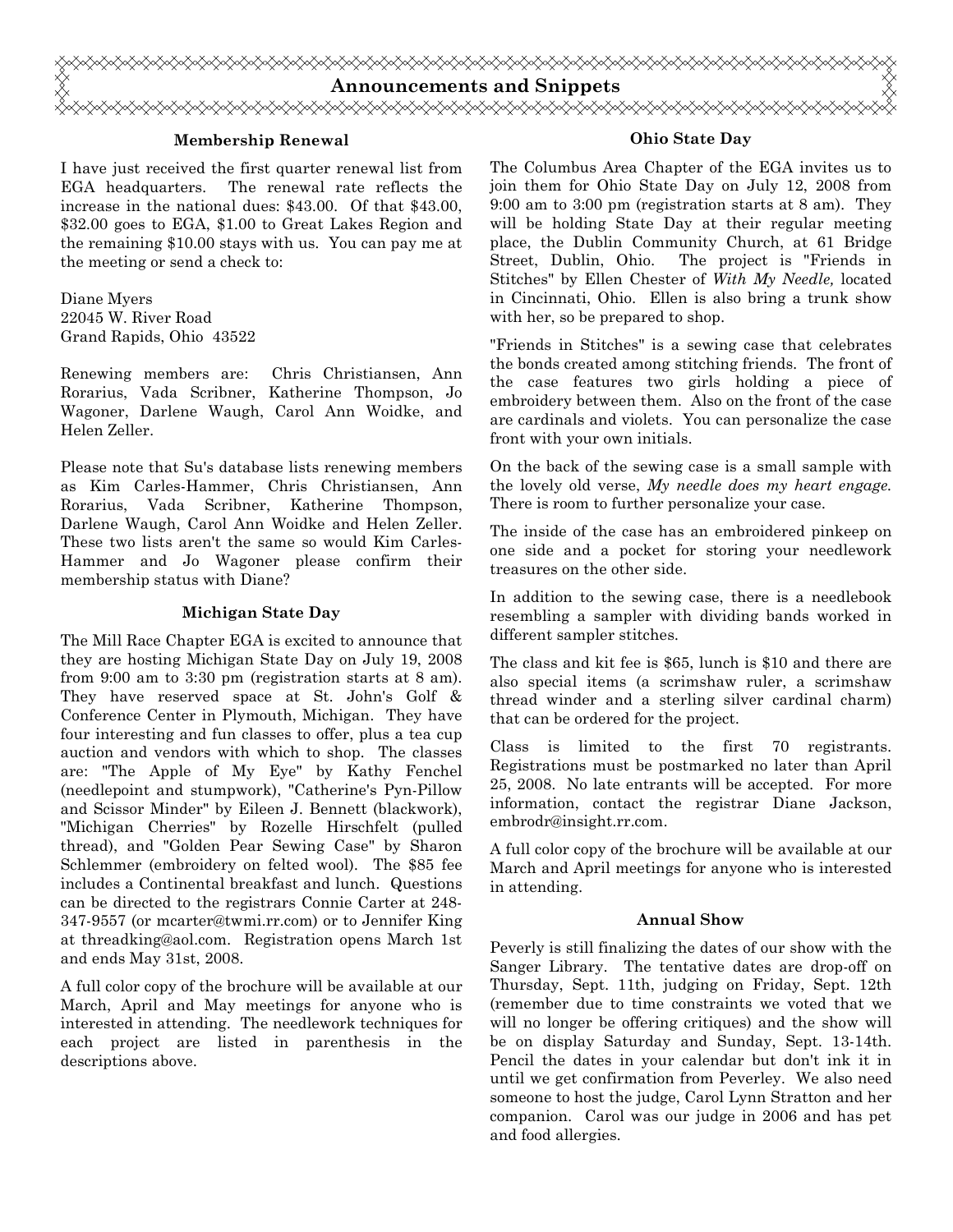The NAGT Newsletter is published six times per year (January, March, May, July, September, and November) by the Needle Arts Guild of Toledo (NAGT) chapter, The Embroiderers' Guild of America, Inc. The Editor welcomes comments, input, and story items. Please send them to the editor by the 25th of the month preceding publication.

Editor: Susan Pellitieri; 703 Butterfield Dr; Toledo, Ohio 43615, Phone: 419-382-1329, E-mail: pellitieri@aol.com

EGA chapter newsletters may copy material contained in this publication except items which are noted and marked as copyrighted. Please credit this Chapter when due.

MEMBERSHIP in the Needle Arts Guild of Toledo is open to all embroiderers. New and renewing dues payments should be sent to: Nancy Wright, 17515 Sycamore Rd., Grand Rapids, OH 43522.

ANNUAL DUES - NAGT annual dues of \$43 includes: Dues - Local chapter

- Bimonthly NAGT chapter newsletter
- Chapter meetings and programs
- Local chapter lending library

• Group correspondence course (additional fee required)

Dues - Great Lakes Region (GLR)

• GLR seminar (additional fee required)

Dues - The Embroiderers' Guild of America, Inc. (EGA)

- Subscription to quarterly magazine, Needle Arts
- Individual correspondence courses for a fee
- National seminars for a fee

Members can attend optional local Chapter workshops presented by teachers contracted by the Chapter and paid for by workshop participants.

MEETINGS are the second Wednesday of every month starting at 6:30 p.m. in the Toledo Botanical Gardens Conference Center.

GUESTS are welcome at all meetings and may attend two meetings before being asked to join.

**NAME TAGS** must be worn at all meetings or pay a  $25¢$  fine. The fines collected go to general funds to help cover expenses.

MEETING CANCELLATION: Monthly meetings are cancelled due to bad weather if the Toledo Public schools are closed. Tune into AM 1370 News radio in Toledo for school closings.

#### Great Lakes Region R.O.S.E. State Day

R.O.S.E. State Day will be held October 10th and 11th, 2008 at Central United Methodist Church in Richmond, Indiana. The theme will be Tying Friends Together and the contact person is Joyce Anne Baldwin (joyceanneb@insightbb.com). Further details will be listed as they are provided.



### **«XXXXXXXXXXXXXXXXXXXXXXXXXX** NAGT Officers and Board Members ≪⋟⋠⋟⋠⋟⋠⋟⋠⋟⋠⋟⋠⋟⋠⋟⋠⋟⋠⋟⋠⋟⋠⋟⋠⋟⋠⋟⋠⋟⋠⋟⋠

**President** ⊠ Maria Nowicki 419-824-9631 nohiorn@aol.com

President Elect Caren Scarbrough 419-278-2162 caren@dtnspeed.net

Secretary ⊠ Annette Hill 419-885-6365 nettie@buckeye-express.com BethThompson790@aol.com

Treasurer **⊠** Nancy Wright 419-832-3801 nlwright42@verizon.net

Membership ⊠ Diane Myers 419-832-9571 jrmyers@roadrunner.com

TBG Representative  $□$ Anna Kerlin 419-829-6752 akerlin@buckeye-express.com ackcatlady@buckeyeaccess.com

#### Education  $\boxtimes$

Cathy Studer 567-214-1139 treesong44@yahoo.com Newsletter **Ø** Susan Pellitieri 419-382-1329 pellitieri@aol.com

2008 Show Chairman Peverley Hormann 419-841-3712

pevhormann@yahoo.com

Outreach Chairman Beth Thompson 814-734-0609

Library Katherine Thompson 419-470-7935 kmthompson49@yahoo.com

Program Irene Leonard 734-856-1873 irnlnrd@aol.com

Welcoming Committee Marilyn Freeman 419-381-8782 mjfree1971@aol.com

GLR Representative Caren Scarbrough 419-278-2162 caren@dtnspeed.net  $\boxtimes$  indicates Voting Members

Did you know that EGA is a 501c(3) organization and that donation to the organization are tax deductible? Donations can also be made to your local group. The first page of the Needlearts magazine has more information on contributions to the EGA Annual Fund.